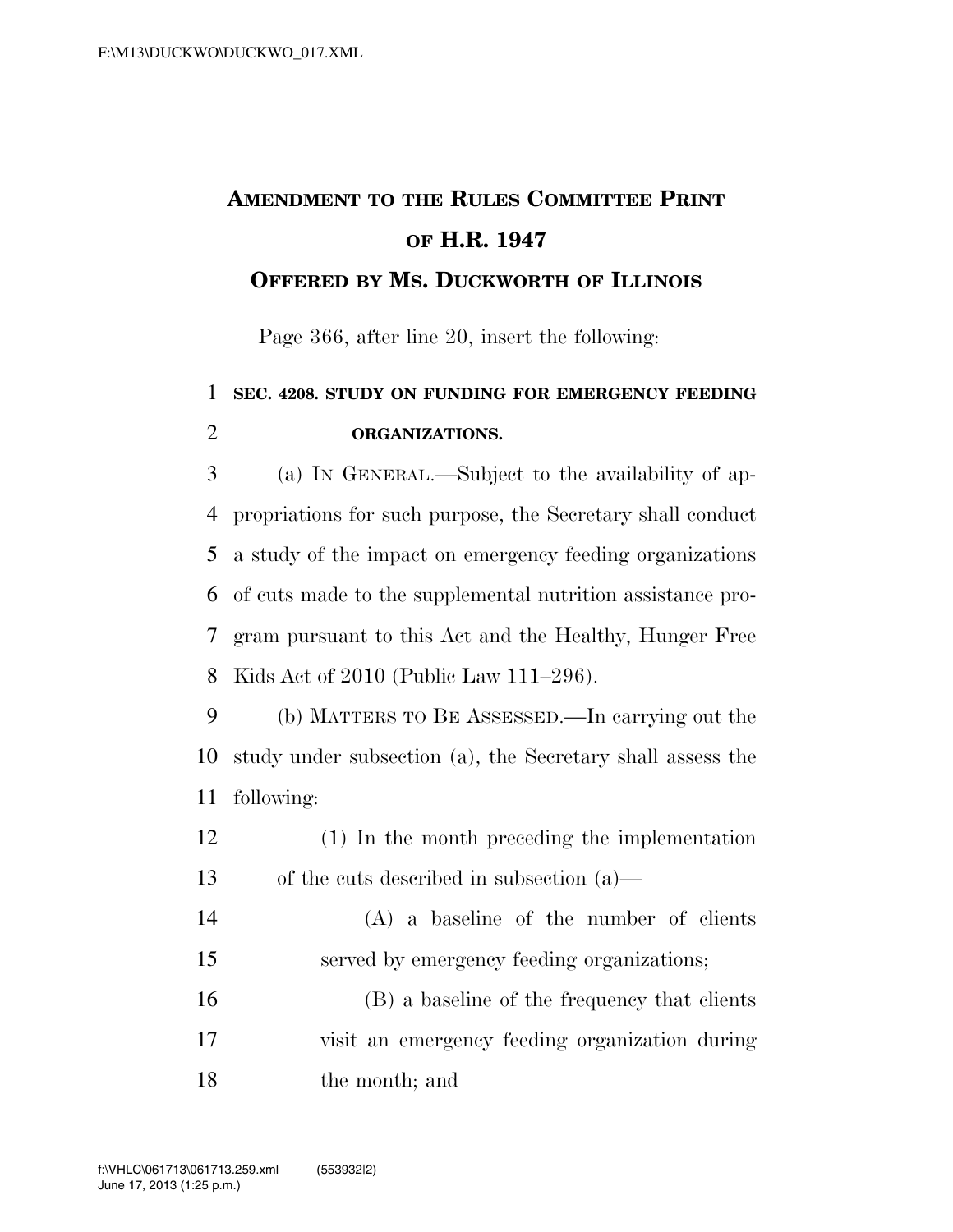| $\mathbf{1}$   | (C) a baseline of the amount of food dis-                |
|----------------|----------------------------------------------------------|
| $\overline{2}$ | tributed by emergency feeding organizations              |
| 3              | during the month.                                        |
| $\overline{4}$ | (2) Two months and four months following the             |
| 5              | implementation of such cuts (or at such other times)     |
| 6              | the Secretary determines appropriate to best meas-       |
| 7              | ure the impact of such cuts)—                            |
| 8              | $(A)$ the change in the number of clients                |
| 9              | seeking food assistance from emergency feeding           |
| 10             | organizations;                                           |
| 11             | (B) the change in the frequency that cli-                |
| 12             | ents seek food assistance from emergency feed-           |
| 13             | ing organizations;                                       |
| 14             | (C) the adequacy of supply of donated food               |
| 15             | to emergency feeding organizations to meet de-           |
| 16             | mand for food assistance; and                            |
| 17             | (D) the total number of clients served and               |
| 18             | number of clients turned away or reductions in           |
| 19             | the amount of food distributed to clients by             |
| 20             | emergency feeding organizations because of the           |
| 21             | lack of resources to meet the need for food as-          |
| 22             | sistance.                                                |
| 23             | (c) REPORT.—Not later than September 30, 2014,           |
| 24             | the Secretary shall submit to Congress a report describ- |
| 25             | $ing$ —                                                  |